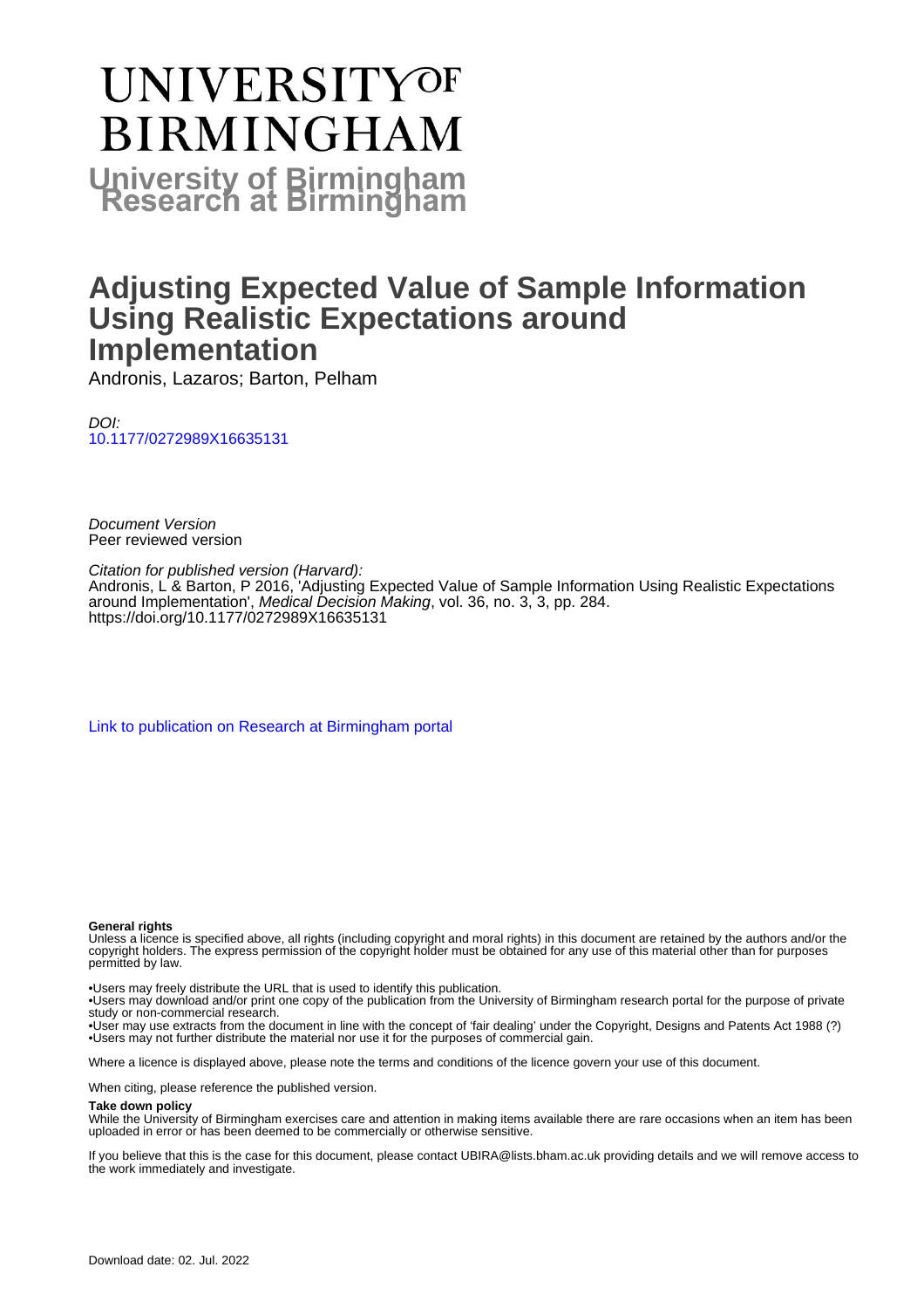### **Adjusting EVSI using realistic expectations around implementation**

Lazaros Andronis PhD<sup>1</sup>\*, Pelham M Barton PhD<sup>1</sup>

<sup>1</sup>Health Economic Unit, Institute of Applied Health Research, University of Birmingham.

\*Corresponding author: Dr Lazaros Andronis, Health Economics Unit, University of Birmingham, Birmingham B15 2TT, United Kingdom. Email: [l.andronis@bham.ac.uk](mailto:l.andronis@bham.ac.uk) . Tel: +44 (0) 121 414 3197; Fax: +44 (0) 121 414 8969

We thank Eckermann and Willan for their interest in our work [1]. While the writers of this letter [2] recognise that our work represents a useful addition to the literature, they express concerns about the way that we have estimated the expected value of sample information (EVSI) under perfect implementation (we use the word "optimal" with regard to implementation). In particular, Eckermann and Willan assert that we have estimated the expected value of sample information (EVSI) with perfect implementation *"as though conducting no further research will result in implementation of the option with the lowest INB, rather than maximising the INB given current evidence"*.

Unfortunately, Eckermann and Willan appear to have misunderstood the way we have calculated EVSI with optimal implementation in our paper. In estimating this figure, we agree that the "counterfactual" should be the option that maximises the net monetary benefit (which they call INB) given current evidence. This is precisely the way we have calculated this EVSI figure, as the difference between the "factual" figure, representing the expected NMB if research takes place (£318.11 million, cell L in Table 2 of our paper), and the "counterfactual" figure, representing the maximum NMB under current evidence (£293.12 million, cell C in Table 2). It should be obvious from Table 2 that the figure that we have used for the counterfactual is indeed the highest of the NMB figures for current information. The resulting EVSI figure, £24.99 million, is given in Table 3 of our paper (page 7).

We, of course, agree with Eckermann and Willan in that decision context is important; taking this into account and expressing EVSI in a way that reflects more closely the interplay between information and implementation is the key motivation for our paper. In doing so, we account for the fact that availability of additional information is expected to improve implementation, but it will not necessarily lead to instantaneous and perfect implementation. Eckermann and Willan appear to share this view in their letter [2]. Given this, one can easily see why EVSI with improved

1